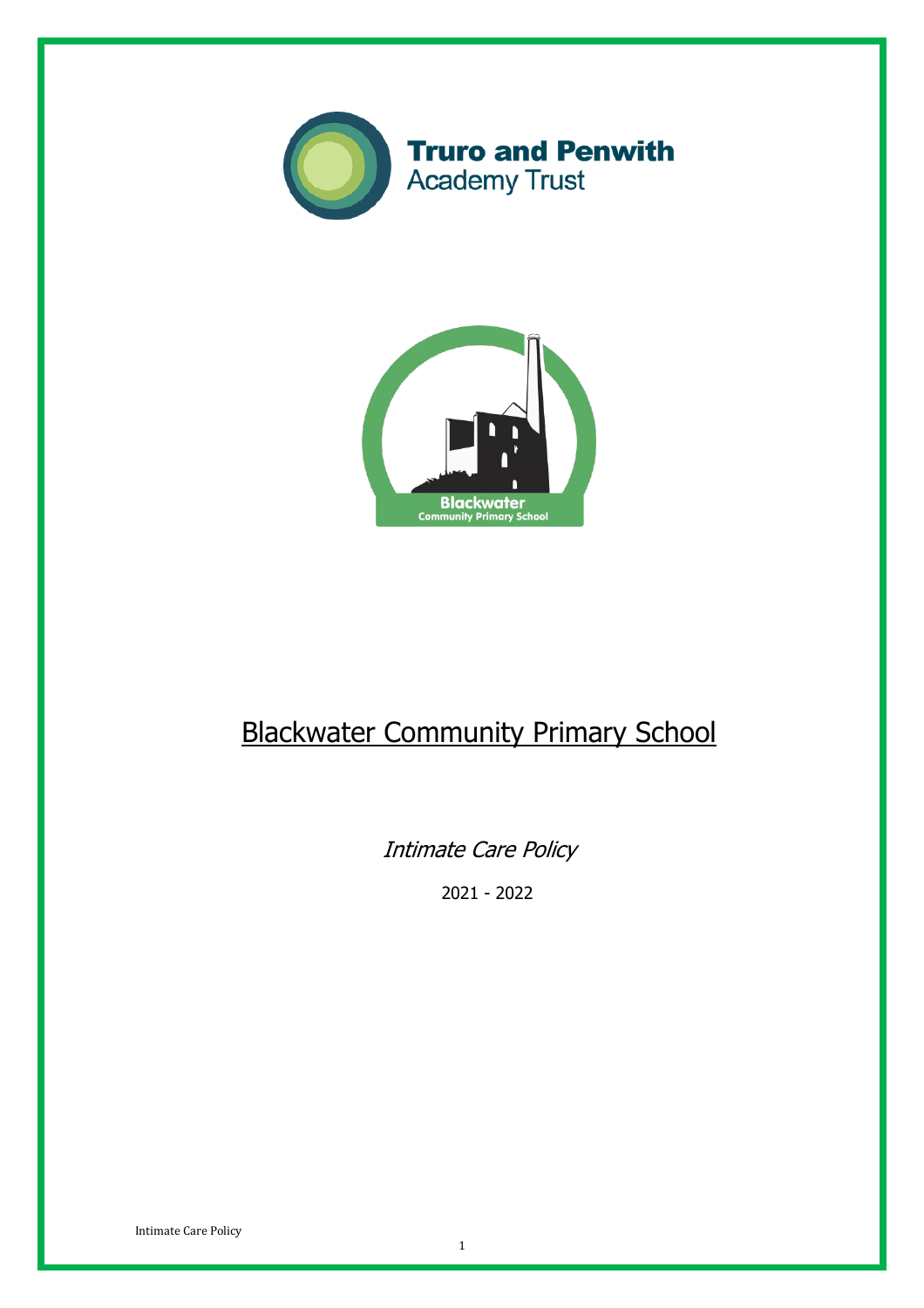### *Safeguarding Blackwater School is committed to safeguarding and promoting the welfare of all children. We expect all our team members to share this commitment.*

#### **Introduction**

1.1 Staff who work with young children or vulnerable children/young people who have special needs, will realise that the issue of intimate care is a difficult one and will require staff to be respectful of children's needs.

1.2 Intimate care can be defined as care tasks of an intimate nature, associated with bodily functions, body products and personal hygiene which demand direct or indirect contact with or exposure of the genitals. Examples include care associated with continence and menstrual management as well as more ordinary tasks such as help with washing or bathing.

1.3 Children's dignity will be preserved and a high level of privacy, choice and control will be provided to them. Staff who provide intimate care to children have a high awareness of child protection issues. Staff behaviour is open to scrutiny and staff at Blackwater School work in partnership with parents/carers to provide continuity of care to children/young people wherever possible.

1.4 Staff deliver a full personal safety curriculum, as part of Personal, Social and Health Education, to all children as appropriate to their developmental level and degree of understanding. This work is shared with parents who are encouraged to reinforce the personal safety messages within the home.

1.5 Blackwater School is committed to ensuring that all staff responsible for the intimate care of children will undertake their duties in a professional manner at all times. Blackwater School recognises that there is a need to treat all children with respect when intimate care is given. No child should be attended to in a way that causes distress or pain.

#### **Our approach to Best Practice**

2.1 All children who require intimate care are treated respectfully at all times; the child's welfare and dignity is of paramount importance.

2.2 Staff who provide intimate care are trained to do so (including Child Protection and Health and Safety training in moving and handling) and are fully aware of best practice. Apparatus will be provided to assist with children who need special arrangements following assessment from physiotherapist/ occupational therapist as required.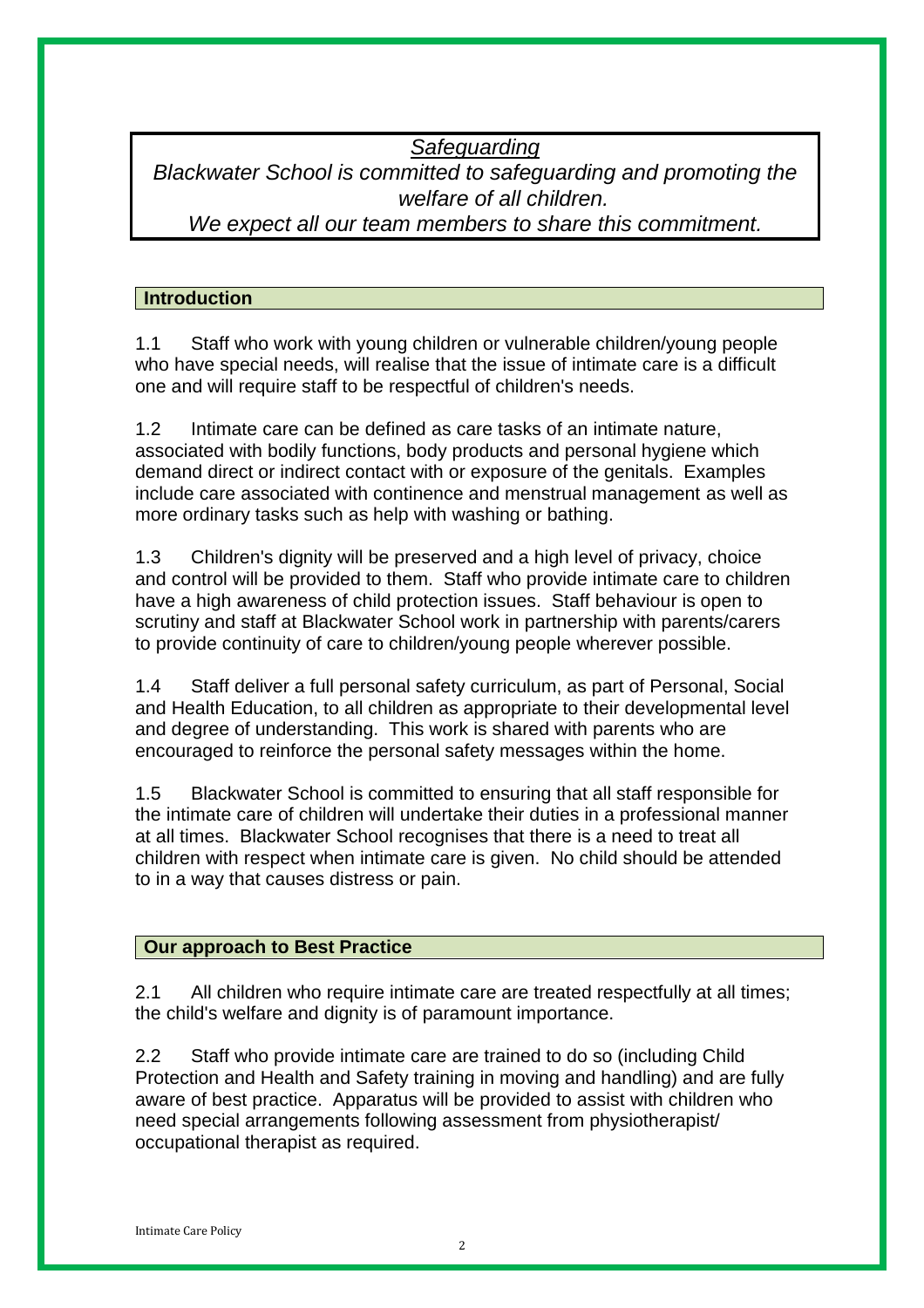2.3 Staff will be supported to adapt their practice in relation to the needs of individual children taking into account developmental changes such as the onset of puberty and menstruation. Wherever possible staff who are involved in the intimate care of children/young people will not usually be involved with the delivery of sex and relationship education to their children/young people as an additional safeguard to both staff and children/young people involved.

2.4 There is careful communication with each child who needs help with intimate care in line with their preferred means of communication (verbal, symbolic, etc.) to discuss the child's needs and preferences. The child is aware of each procedure that is carried out and the reasons for it.

2.5 As a basic principle children will be supported to achieve the highest level of autonomy that is possible given their age and abilities. Staff will encourage each child to do as much for themselves as they can. This may mean, for example, giving the child responsibility for washing themselves. Individual intimate care plans will be drawn up for particular children as appropriate to suit the circumstances of the child and in consultation with parents/carers. These plans include a full risk assessment to address issues such as moving and handling, personal safety of the child and the carer and health.

2.6 Blackwater School recognises that every child has the right to be accepted for who they are without regard to race, culture and beliefs and will ensure that the values of the parent/carer and child/young person are taken into account when developing an individual intimate care plan

2.7 Each child's right to privacy will be respected. Careful consideration will be given to each child's situation to determine how many carers might need to be present when a child needs help with intimate care. Where possible one child will be cared for by two adults.

2.8 It is possible that the same child may not always be cared for by the same adult on a regular basis.

2.9 Parents/carers will be involved with their child's intimate care arrangements on a regular basis; a clear account of the agreed arrangements will be recorded on the **child's care plan**. Please see appendix B for care plan template. The needs and wishes of children and parents will be carefully considered alongside any possible constraints; e.g. staffing and equal opportunities legislation.

2.10 As necessary, if a child approaches puberty or where a medical condition sees the early onset of puberty, the school will review the need for an individual intimate care plan with the parent/carer to take into account the views and needs of the child/young person.

2.11 Each child/young person will have an assigned senior member of staff to act as an advocate to whom they will be able to communicate any issues or concerns that they may have about the quality of care they receive.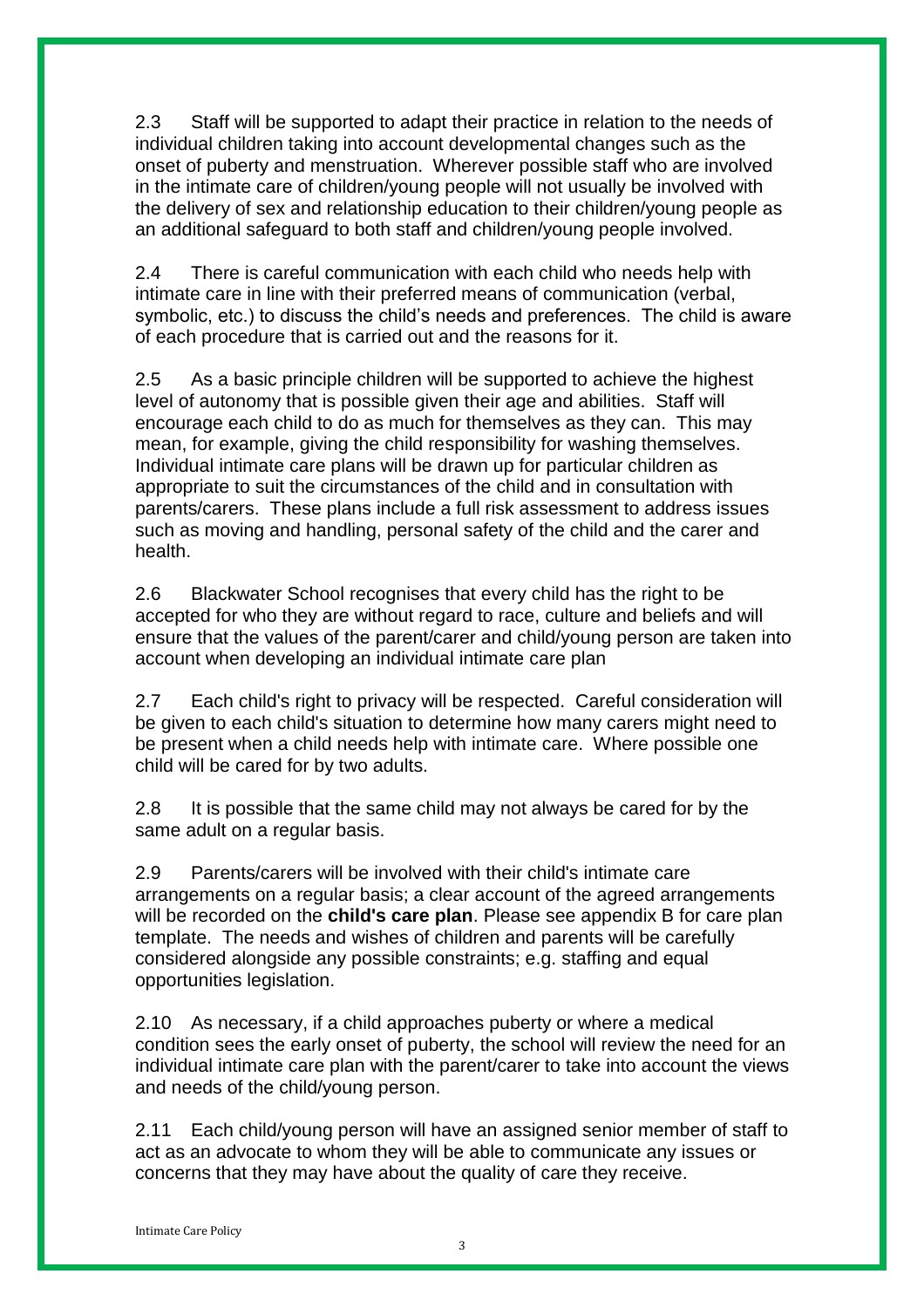#### **The Protection of Children**

3.1 Blackwater School Child Protection Procedures and the South West Child Protection Procedures (www.swcpp.org.uk ) will be accessible to staff and adhered to.

3.2 Where appropriate, all children will be taught personal safety skills carefully matched to their level of development and understanding.

3.3 If a member of staff has any concerns about physical changes in a child's presentation, e.g. marks, bruises, soreness etc. s/he will immediately report concerns to the appropriate manager/ designated person for child protection. A clear record of the concern will be completed and referred to social care and/or the Police if necessary. Parents will be asked for their consent or informed that a referral is necessary prior to it being made unless doing so is likely to place the child at greater risk of harm. A copy of the school's Child Protection Procedures is available in the School Office.

3.4 If a child becomes distressed or unhappy about being cared for by a particular member of staff, the matter will be looked into and outcomes recorded. Parents/carers will be contacted at the earliest opportunity as part of this process in order to reach a resolution. Further advice will be taken from outside agencies if necessary.

3.5 If a child makes an allegation against a member of staff, all necessary procedures will be followed (see the school's Child Protection Procedures and the South West Child Protection Procedures www.swcpp.org.uk). This includes referring to the Local Authority Designated Officer, 01872 254547

#### **Health and Safety**

When changing nappies and/or dealing with wet/soiled items, staff must wear a fresh gloves each time and dispose of them in the Medical Waste Bin. The nappies will also be placed in a Medical Waste Bin which will be emptied daily.

#### **Soiling of Children not subject to a care plan.**

Due to the young age of the children, on occasion they may wet or soil themselves during the school day. If a member of staff becomes aware that a child has wet or soiled themselves, the teacher will be informed immediately and the School Office will be asked to make a telephone call to the parents to confirm whether they are in a position to attend and change the child. In the event that a parent cannot attend, verbal consent must be gained from the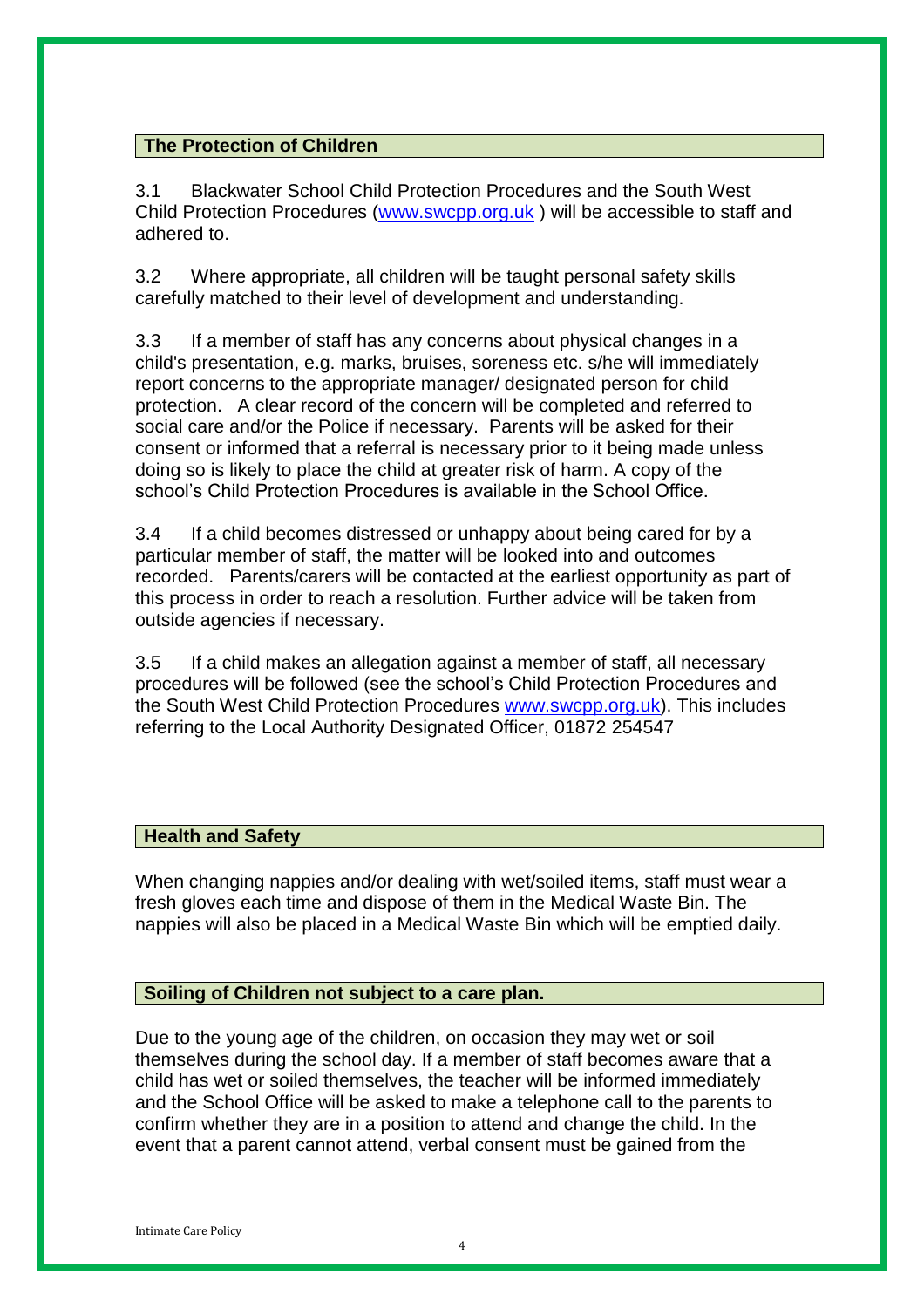parent to change the child and an accompanied member of staff will change the child in accordance with Intimate Care Policy and Appendix A

#### **People who are responsible for Intimate Care:**

Mrs. Evey Evison  $\sim$  Headteacher Mrs. Jo Bell  $\sim$  Chair of Governors

#### **Date of Policy: September 2021 Review: September 2022**

#### Appendix A

Staff Guidelines

The below guidelines should always be adhered to when changing a child and dealing with wet/soiled items.

If any member of staff becomes aware that a child has wet/soiled their clothing, the teacher should be informed immediately. The office staff should be asked to contact the parent/carer to confirm if they are able to attend the school to carry out the changing of the child, however if they are unable to come to school a member of staff should try to gain verbal consent from the parent/carer.

- Staff must wear disposable gloves and aprons when dealing with an incident.
- A fresh pair of disposable gloves must be worn for each change.
- Aprons, gloves and wipes should be placed in the Nappy Bin in the First Aid Room.
- Staff must wash hands with warm soapy water after each change is completed.

All staff should take every care to ensure the child's privacy and dignity at all times.